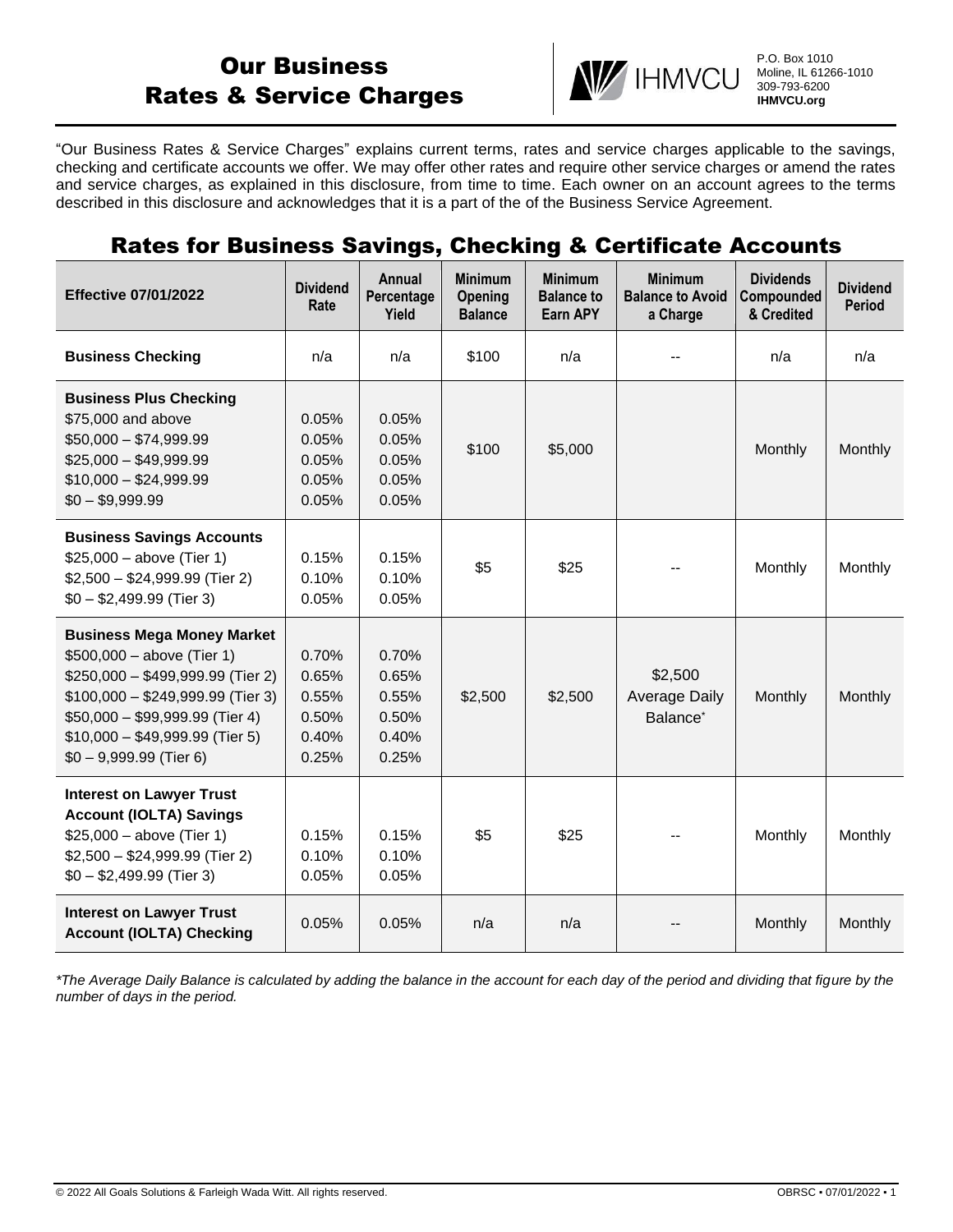## Explanation of Rates & Service Charges

Except as specifically described, the following disclosures apply to all of the accounts:

## 1. Rate Information

The Dividend Rate and Annual Percentage Yield on your accounts are set forth above. For all accounts except certificates, the Dividend Rate and Annual Percentage Yield may change at any time as determined by the Board of Directors. Share savings, money market accounts, and Checking Plus accounts are Tiered Rate Accounts. For Checking Plus accounts, the Dividend Rate for a particular tier will apply to the entire account balance if the account balance is within the balance range for that tier. For other tiered rate accounts, the Dividend Rate for a particular tier will apply to the portion of your account balance that is within the balance range for that tier.

The Dividend Rates and Annual Percentage Yields are the prospective rates as of the effective date shown above. For Certificate Accounts, the Dividend Rate and Annual Percentage Yield are fixed and will be in effect for the term of the account. For Certificate accounts, the Annual Percentage Yield is based on an assumption that dividends will remain on deposit until maturity. A withdrawal of dividends will reduce earnings.

### 2. Nature of Dividends

Dividends are paid from current income and available earnings after required transfers to reserves at the end of a dividend period. The Dividend Rate and Annual Percentage Yield set forth above are the rates and yields for the last dividend period as set forth above.

#### 3. Compounding and Crediting

Dividends will be compounded and credited as set forth above. For dividend bearing accounts, the Dividend Period begins on the first calendar day of the period and ends on the last calendar day of the period.

#### 4. Accrual of Dividends

Dividends will begin to accrue on noncash deposits (e.g., checks) on the business day you make the deposit to your account. For accounts other than Certificate accounts, if you close the account before accrued dividends are credited, accrued dividends will not be paid.

#### 5. Balance Information

The minimum balance required to open each account and earn the stated Annual Percentage Yield is set forth above. If you do not maintain the minimum balance, you will not earn the stated Annual Percentage Yield. For all dividend bearing accounts, dividends are calculated by using the Average Daily Balance method, which applies a periodic rate to the average daily balance in the account for the period. The Average Daily Balance is calculated by adding the balance in the account for each day of the period and dividing that figure by the number of days in the period.

## 6. Account Limitations

#### **a. Mega Money Market Accounts**

You may not make more than six (6) covered transactions per month. Covered transactions are any withdrawals or transfers including in-person withdrawals, telephone transfers, ATM withdrawals, checks, transfers initiated through online banking or mobile banking, ACH transfers, merchant point of sale transactions, preauthorized or automatic transfers, and overdraft protection transfers. Internal transfers of earned dividends into another account you have with us are not covered by this limit.

The date we use to determine the number of transactions is the date a transaction is posted to (actually credited to or debited from) an account, rather than the date you initiate the transaction. If you exceed this limit, we may refuse or reverse the transaction, and we may impose a service charge as specified in the listing of service charges provided below. If you repeatedly exceed this limit, we may terminate the account.

### 7. Certificate Account Features

#### **a. Account Limitations**

After your account is opened, you may not make additional deposits to a Certificate account. A Bump Up certificate account may not be used as collateral for a loan.

#### **b. Maturity**

Your Certificate account will mature on the maturity date set forth on your Account Receipt or Renewal Notice.

#### **c. Early Withdrawal Penalty**

We may impose a penalty if you withdraw any of the principal of your Certificate account before the maturity date.

**1) Amount of Penalty.** The amount of the early withdrawal penalty is 60 days dividends calculated on the amount withdrawn if the certificate term is one year or less, and 120 days dividends on the amount withdrawn if the certificate term is more than one year.

**2) How the Penalty Works.** The penalty is calculated as a forfeiture of part of the interest that has been earned at the nominal interest rate on the account.

**3) Exceptions to Early Withdrawal Penalties.** At our option, we may pay the account before maturity without imposing an early withdrawal penalty under the following circumstances: when an account owner dies or is determined legally incompetent by a court or other body of competent jurisdiction.

#### **d. Renewal Policy.**

With the exception of promotional certificates, all certificate accounts will automatically renew at maturity. "Bump up" certificate accounts will renew for the same term but renewal terms will not include the "bump up" feature. For promotional certificate accounts, please refer to the disclosure provided at time of account opening to determine whether the account renews automatically or not. If the promotional certificate does not renew, funds will be transferred to another account you have with us. You will have 10 (ten) days after the maturity date to withdraw funds without penalty.

#### **e. Nontransferable/Nonnegotiable.**

Your account is nontransferable and nonnegotiable. The funds in your account may not be pledged to secure any obligation of an owner, except obligations with the Credit Union.

#### **f. Bump Rate Option**

For Bump Up certificate accounts, you may choose to increase or "bump" the dividend rate and Annual Percentage Yield once during the initial term of the certificate. The increased rate will be our advertised rate for certificates of the same term as your certificate at the time you notify us that you wish to increase the rate. The new rate will become effective within three business days after we receive your notice, and will not apply retroactively, but will apply for the remaining term of the certificate. Exercising the "bump" option does not extend the term of the certificate. You may only exercise this "bump" option once during the term of the certificate.